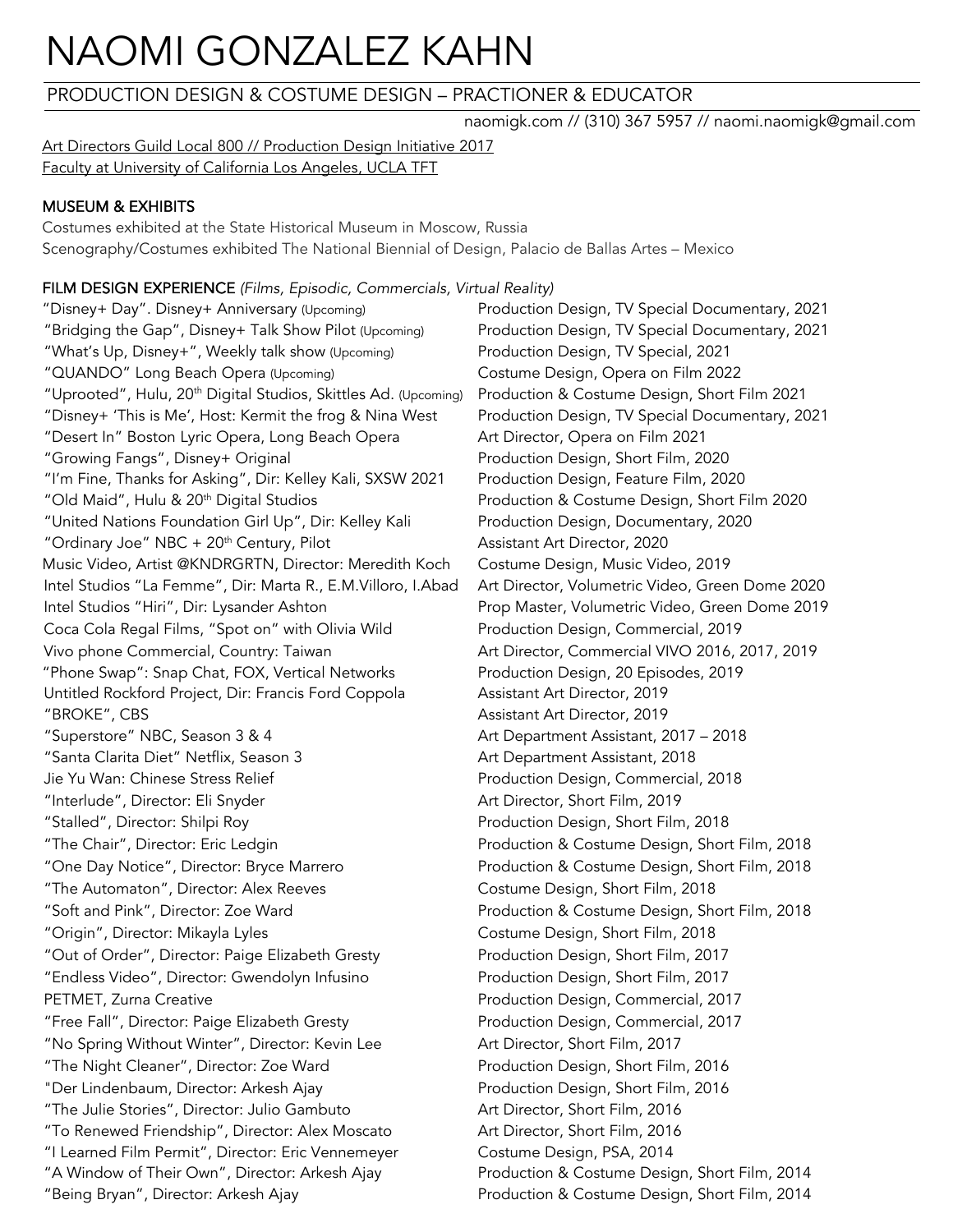#### LIVE PERFORMANCE // (working professionally since 2006)

Production Design; Los Vecinos del Violinista, Alejandro Ricaño, Director: Martin Acosta Production Design: REVOLUCIONES, Director: Bruno Bichir, Los Angeles Theatre Center (LATC) Costume Design: On the Other Side, Director: Marike Splint, Skirball Cultural Center Costume Design; Queen Of Califas, Director: J.Ed Araiza, Los Angeles Theatre Center (LATC) Costume Design; As You Like It, Director: Israel Lopez, The South Land Company Costume Design; WHAT IT IZ! The Spoken wordical, Director: Bryonn Rollybain UCLA Scenic Design: Urine Town, Director: Jeff Maynard UCLA Costume Design; GAMERS, Director: Jeff Maynard, Hollywood Fringe Festival Scenic & Costume Design; Sonnets of an Old Century: Director: Angela Lopez, UCLA Costume Design; Life on The Plaza Roosevelt: Director: Marike Splint, UCLA Costume Design; The Automobile Graveyard: Director: Darcie Crager, UCLA Costume Design; Matrimonio Palavrakis, Angelica Lidel, Director: Laura Uribe Costume Design; The Importance of Being Earnest, Oscar Wilde, Director: Jesus Diaz Production Design; El Monje y la Cortesana, Mahendra Vikrama, Director: Jesus Diaz Production Design; Pentesilea, Heinrich Von Kleist and Alejandro Tantanián, Director: Martin Acosta Costume Design; Interbancarios BANAMEX, 2014 Costume Head Crew; Shrek el Musica, 2014 Costume Design, Lighting Design; Festival Aviv Carlos Halpert de Danza Judia en Mexico, 2006-2014

#### OPERA

Scenic Design "Carmen", Philip Glass- Adaptation / UCLA; Director: Brendan Hartnett, 2016 Costume Asst. Glimmerglass Opera Festival "The Thieving Magpie", Designer: Myung Hee, 2016 Costume Design "Die Zauberflöte", Mozart; National Music Conservatory Mexico City, 2015

#### **SKILLS**

100% Bilingual: Spanish, English (Proficient in both)

Software: Photoshop, InDesign, Illustrator, Acrobat, Bridge. Microsoft Office, Word, Excel, Power Point, AutoCAD, SketchUp, Google Drive, Dropbox, Keynote.

Design & Drafting: Illustration, graphic design, web building, research, sketching, story board, analog & matte painting, drafting, breakdown, one liner, sourcing, budget, PO's, check requests, calendars, printing large & small format, returns, purchase, rentals, book keeping, paperwork, organization, scheduling, supervision, management, leadership, multitasking. Jewelry: Bench Jeweler (certified) all metals, stonework.

Costume: Assisting, shopping, renal, swatching, knowledge of historical periods, wardrobe, fitting, simple alterations, stitching, cutting, basic patterning/draping, distressing, dyeing, some millinery, crafts, teaching.

Art Directing: Green Screen, electrics, welding, carpentry, scenic paint, props design, set dressing, scenic lighting design. knowledge of camera, gaffer & grip work.

#### AWARDS

- First place at Biennale of Design, INBA, Mexico
- First place at the Getty Design Challenge
- Fred Thorp Fellowship
- Carol Shickel Memorial Fellowship in Theatrical Design

#### EDUCATION

- Master of Fine Arts (MFA), UCLA, School of Theater Film and Television
- Bachelor of Arts, Scenic Design, National School of Theatrical Arts (ENAT INBA)
- Associate of Arts, Bench Jeweler, School of the Arts, INBA

#### FACULTY AT UNIVERSITY OF CALIFORNIA LOS ANGELES (selected)

- (1) LECTURER, MFA DESIGN FOR THEATER (supervisor: Chrisi Karvonides Dushenko) Course Name: Photoshop Workshop for final pitch presentation
- (2) LECTURER, BA THEATER (supervisor: Chrisi Karvonides Dushenko) Course Name: Prop Lab